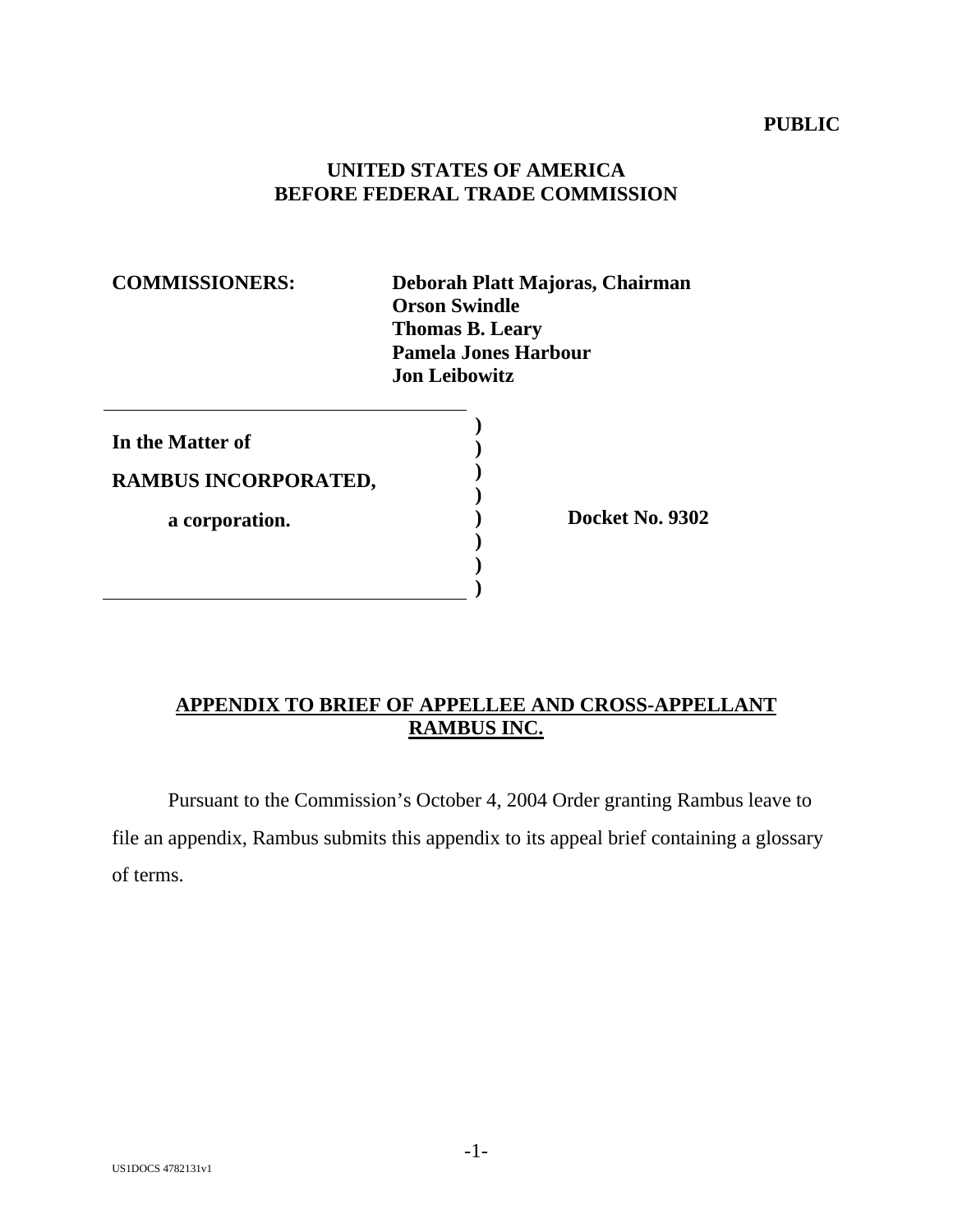# **Glossary of Terms**

**Auto precharge:** DRAMs store information as minute quantities of electrical charge in memory cells – no charge is interpreted as "0" and positive charge as a "1." Sense amplifiers are circuits on the DRAM that sense the charge in a memory cell and amplify it when information is to be read from the DRAM. Before the sense amplifiers can perform this function, they must be "precharged" to an intermediate charged state. "Auto precharge" is a feature that was originally found in RDRAMs and later adopted by SDRAMs and DDR SDRAMs that allows the controller to determine whether the sense amplifiers are to be automatically precharged – that is, precharged without the need for a separate precharge command – at the end of a read or write operation.

**Bit/Byte:** A bit or "binary digit" is the unit of information used by digital computers that takes on only two values – "0" or "1." Each memory cell in a DRAM stores a single bit. A "byte" usually refers to eight bits. Since each bit in a byte can take on two values, a byte can take on  $2^8$ , or 256, possible values.

**Bus:** As the Federal Circuit has found, the ordinary meaning of "bus" is "a set of signal lines to which a number of devices are connected, and over which information is transferred between devices." *Rambus Inc. v. Infineon Technologies AG*, 318 F.3d 1081, 1095 (Fed. Cir. 2003).

**Chipset / controller:** "Chipset" generally refers to multiple computer chips known as "controllers" because they control the function of certain computer components and serve as interfaces between those components and the computer's main processor, the CPU ("central processing unit"). In PCs, the chipset generally includes a memory controller that controls the computer's main memory, although there are systems in which there is no memory controller and the CPU controls the memory directly.

**DDR SDRAM Standard:** Double Data Rate SDRAM Standard. The DDR SDRAM standard was adopted by JEDEC after the SDRAM standard and added some features to that standard while removing and/or modifying others. JEDEC began working on the DDR SDRAM standard in December 1996 and the standard was first published in late 1999.

**DDR II SDRAM Standard:** The JEDEC DDR II SDRAM Standard had not yet been published at the time of trial. It was known that the standard would add some features to the DDR SDRAM Standard while removing and/or modifying. In particular, the DDR II Standard was to retain the DDR SDRAM features of variable burst length, dual edge clocking and on-chip DLL, while expanding the use of programmable latency.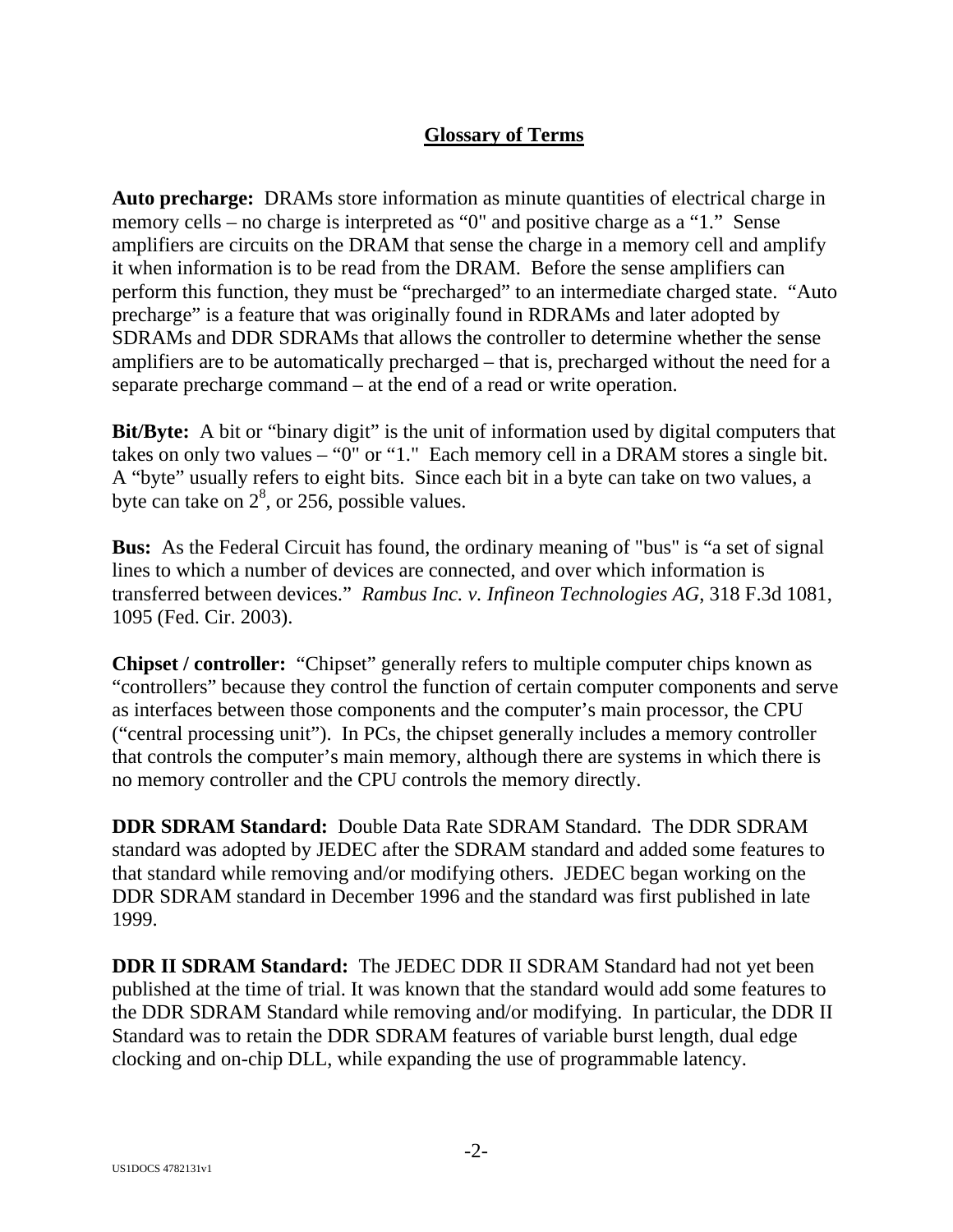**DRAM:** Dynamic Random Access Memory. DRAM is a form of computer memory that makes up the main memory of most computers and is also used in other products. When one sees a computer advertised as having, say, 128 megabytes or 256 megabytes of RAM, this is referring to the main memory that the CPU uses for temporary storage when executing programs as opposed to, for example, the hard drive that is used for more permanent storage. "Random Access" means that any location in the DRAM can be accessed in about the same amount of time as any other, as opposed to, for example, a tape storage system in which data can only be accessed sequentially. "Dynamic" means that the information stored in the memory cells must be refreshed, that is read from and written back into the memory cells, thousands of times every second in order to retain the information.

**Dual bank design / multibank design:** The memory cells in a DRAM may be organized into one or more banks. The advantage of a dual or multibank design is that one bank may be accessed while others are precharging or performing other operations. RDRAM originally used a multibank architecture. Later, SDRAM and DDR SDRAM also adopted multibank architectures, generally using four banks, although some earlier chips used only two banks.

**Dual edge clocking:** A clock in a computer system refers to an electrical signal that transitions between low and high voltages at a regular rate – the "rising edge" is the transition from a low to high voltage while the "falling edge" is the transition from a high to low voltage – and is used to time operations. RDRAMs have always used both the rising and falling edges of the system clock to read and write data so as to double the data transmission rate. The SDRAM standard contemplates using only the rising edge of the clock, but the DDR SDRAM standard later adopted the dual edge clocking feature.

**Externally supplied reference voltage:** Computer systems determine whether a signal is meant to represent a "0" (low voltage) or a "1" (high voltage) by comparing the voltage of the signal to a reference voltage which is set to a value intermediate between the low and high values. RDRAMs have always received this reference voltage from an external source, that is, they used an "externally supplied reference voltage," in order to have a more accurate reference than an internally generated reference voltage could supply. An externally supplied reference voltage was not part of the SDRAM standard but was later adopted in the DDR SDRAM standard.

**IEEE:** The Institute of Electrical and Electronics Engineers. An association of the computer and electronics industry that engages in standard-setting and other activities.

**Megabit:** A megabit is roughly one million bits. Since it is simpler in binary arithmetic to deal with powers of 2, a megabit is actually defined as  $2^{20}$  or 1,048,576 bits. Thus a 64 megabit DRAM would have the capacity to store somewhat more than 64 million bits of information.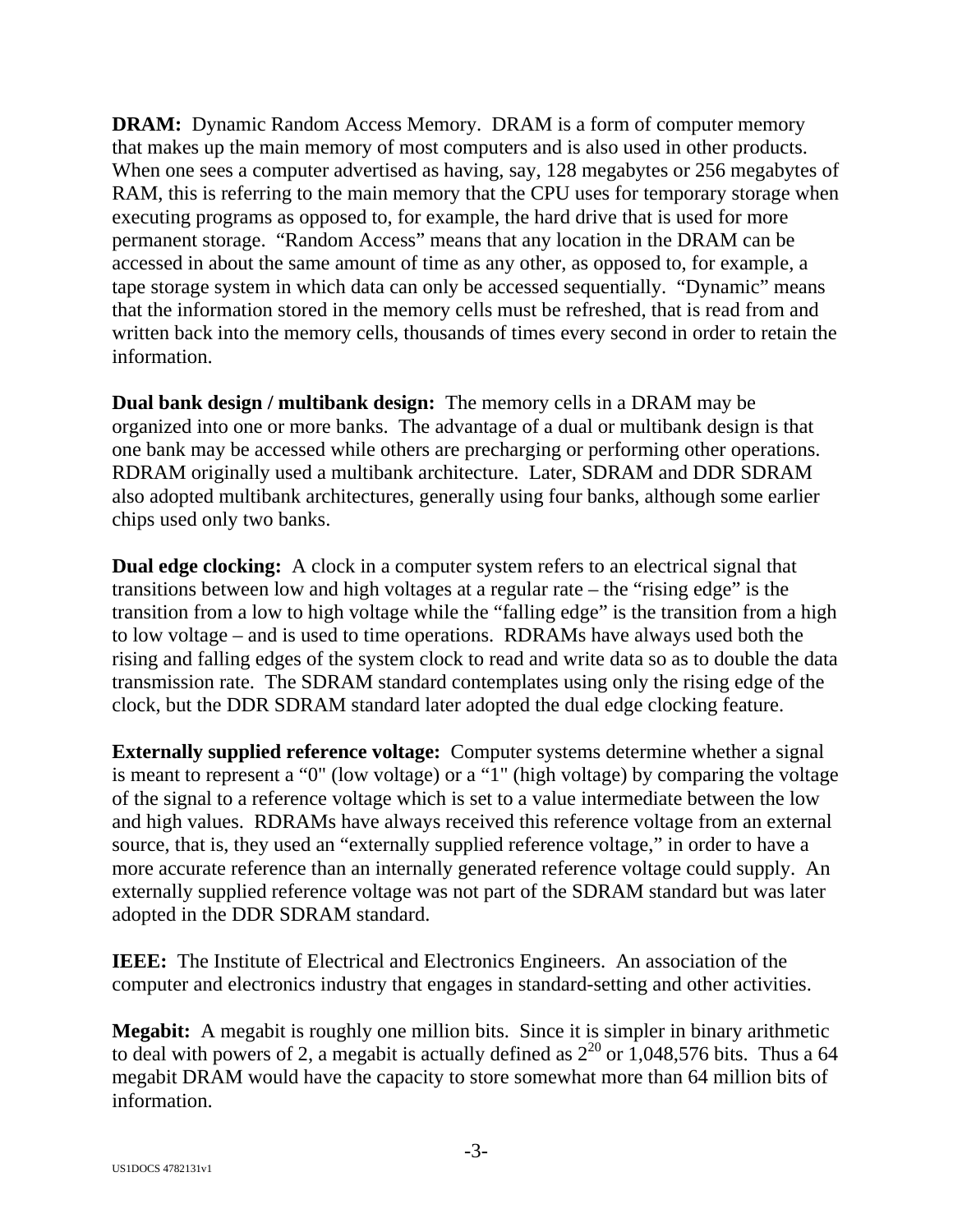**Megahertz:** One million cycles per second.

**Memory module:** A small circuit board that holds multiple memory chips and can be plugged into the motherboard of a computer. The main memory of most PCs consists of DRAM modules, but, in other applications, DRAM chips are sometimes used singly.

**MOST / Mosys:** Mosys was a company founded by a former Rambus engineer that developed the MOST DRAM in the mid-1990s. The MOST DRAM never achieved significant market penetration.

**Multiplexed bus:** As the Federal Circuit has noted, "multiplexing" simply refers to the "sharing of a single set of lines to send multiple types of information." *Rambus Inc. v. Infineon Technologies AG*, 318 F.3d 1081, 1094 (Fed. Cir. 2003). RDRAMs, SDRAMs and DDR SDRAMs all use multiplexing. Early RDRAMs multiplexed address, data and control on the same set of bus lines, although later RDRAMs did not do so. SDRAMs and DDR SDRAMs also use multiplexed busses: the lines used to transmit address information are also used to transmit control information (such as autoprecharge information and the data to be loaded into the mode register at system initialization).

**Nanosecond:** One billionth of a second. Light travels approximately one foot in one nanosecond. A frequency of 1 gigahertz corresponds to 1 nanosecond per cycle, while a frequency of 100 megahertz corresponds to 10 nanoseconds per cycle.

**Narrow / wide bus:** Although much used during the hearing, the terms "narrow bus" and "wide bus" are not well-defined and cannot be used to distinguish among the memory technologies at issue. Some RDRAMs, for example, have approximately the same number of bus lines as some SDRAMs.

**Packetized / packet-based operation:** "Packetized" operation is a vague term that has no clearly defined meaning. If "packet" is defined as broadly as Complaint Counsel suggest ("a set of related signals carried on a bus over multiple clock cycles that has a distinguishable beginning and ending point"), then RDRAMs, SDRAMs and DDR SDRAMs would all use packetized operation.

**Phase locked loops / Delay locked loops:** Phase locked loops (PLLs) and delay locked loops (DLLs) are circuits that can be used to align signals to other signals, such as system clocks. RDRAMs, including the earliest RDRAM design, use DLLs to align output data to the system clock. The bus speeds contemplated to be used with SDRAMs were not sufficiently high to require this technology, but DLLs were added to the DDR SDRAM standard for the same purpose as in RDRAMs. The Synclink Consortium endeavored to design a DRAM to be used with a high speed bus that did not require a PLL or DLL, but was unsuccessful and ultimately did add a DLL to its design.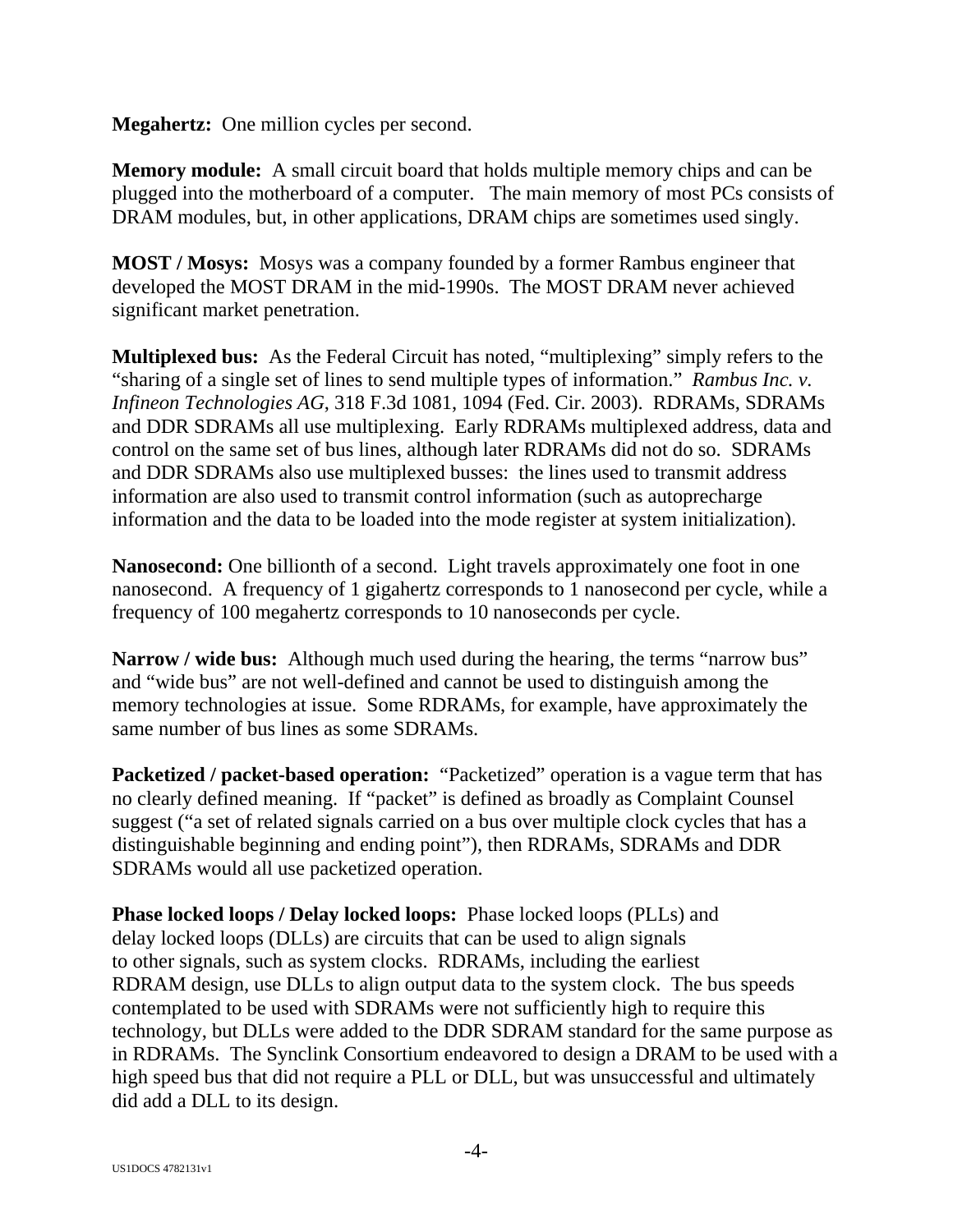**Programmable CAS latency:** Programmable latency refers to a feature used in RDRAMs that allows the delay between the receipt of a read (write) request and the output (input) of data in response to that request to be programmed into a register. Programmable read latency was subsequently adopted in the SDRAM and DDR SDRAM standards, where it is sometimes referred to as "programmable CAS latency" because a signal known as "CAS" is used, along with certain other signals, to signify a read operation. The DDR II SDRAM standard not only expands the use of programmable read latency, but also uses programmable write latency.

**RamLink:** RamLink was a specification for a memory technology, developed at an IEEE working group in the early 1990s after Rambus filed its patent application, that was never manufactured. After the failure of RamLink, the members of the working group tried to develop a memory technology, known as Synclink, that incorporated more features of RDRAM into their design.

**RDRAM:** Rambus Dynamic Random Access Memory. A type of DRAM designed by Rambus founders Michael Farmwald and Mark Horowitz in 1988 through the early 1990s with the goal of achieving 500 megabyte per second data rates, 50 to 100 times more than the DRAMs in use when they began their work. Many of the inventions implemented in RDRAM to achieve such high rates were described in Rambus's original April 1990 patent application. As the Federal Circuit has found, that original application disclosed "many inventions," *Rambus Inc. v. Infineon Technologies AG*, 318 F.3d 1081, 1094 (Fed. Cir. 2003); indeed, over 50 patents have issued to Rambus based on that original application. Among the features described in that original application, used in the first RDRAMs, and later incorporated into JEDEC's SDRAM and/or DDR SDRAM standard are programmable latency, variable burst, dual edge clocking and on-chip DLL. There have been a number of different versions of RDRAM using varying numbers of bus lines and varying degrees of multiplexing. Some RDRAMs have approximately the same number of bus lines as some SDRAMs.

**SDRAM Lite:** SDRAM Lite was a proposal for a simpler, cheaper version of the SDRAM Standard that was discussed at JEDEC during the mid-1990s and rejected. Even though SDRAM Lite did not contain all the features of SDRAM, the proposals for it retained the programmable burst length feature.

**SDRAM Standard:** SDRAM (Synchronous DRAM) was discussed at various JEDEC and non-JEDEC meetings in the early 1990s and was ultimately standardized at JEDEC to be a synchronous memory; that is, SDRAM, like the earlier RDRAM, received the system clock and used it to coordinate the timing of memory operations. The SDRAM standard also adopted the programmable latency and variable burst length features that had previously been used in RDRAM designs.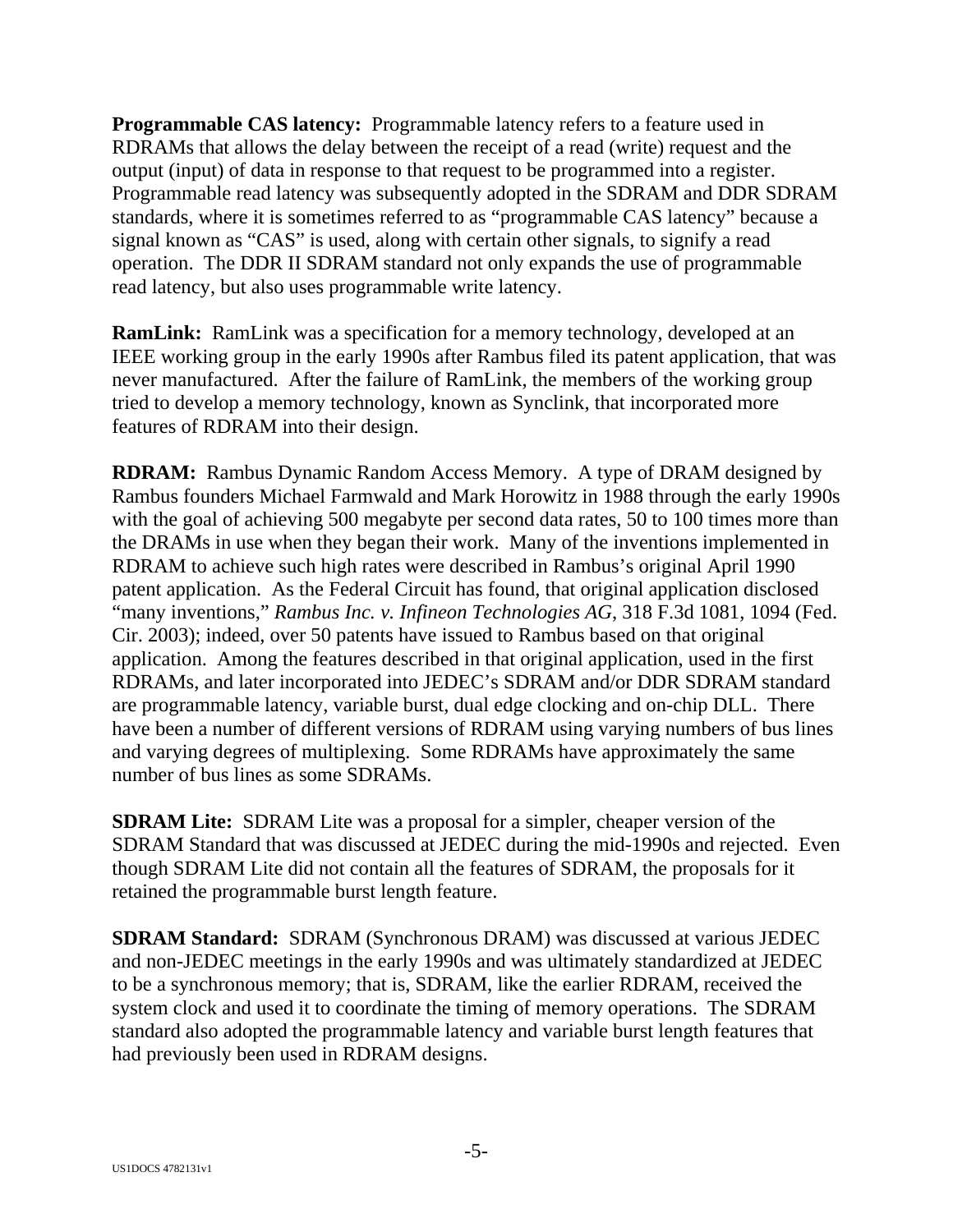**SyncLink:** A specification for a memory technology that began at IEEE in the mid 1990s and was later developed in the private Synclink Consortium. Synclink, which was similar to RDRAM designs in numerous respects, was never commercialized.

**System clock:** A clock in a computer system refers to an electrical signal that transitions between low and high voltages at a regular rate. A "system clock" is a central clock that is used to coordinate the timing of various parts of the system.

**Variable burst length:** "Variable burst length or block size" refers to a feature used in RDRAMs that allows the amount of data to be transmitted by the DRAM in response to a read request (or written into the DRAM in response to a write request) to be varied. This feature was subsequently adopted in the SDRAM and DDR SDRAM standards. In SDRAMs and DDR SDRAMs, a value representative of this amount of data is programmed into a register called the mode register.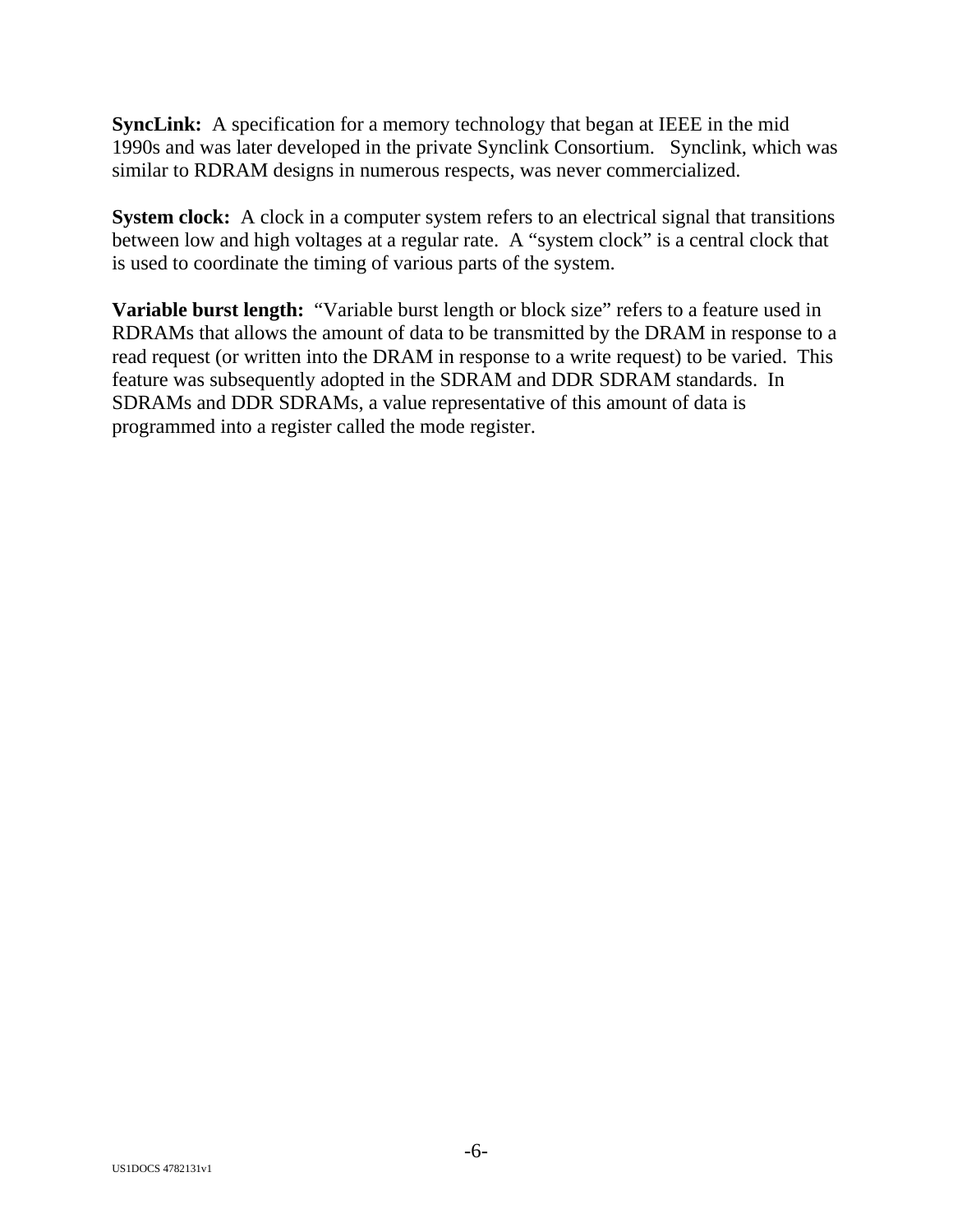Gregory P. Stone Steven M. Perry Peter A. Detre MUNGER, TOLLES & OLSON LLP 355 South Grand Avenue, 35th Floor Los Angeles, California 90071-1560 (213) 683-9100

 $\overline{a}$ 

A. Douglas Melamed Kenneth A. Bamberger WILMER CUTLER PICKERING HALE AND DORR LLP 2445 M Street, N.W. Washington, D.C. 20037 (202) 663-6000

John M. Guaragna GRAY, CARY, WARE & FREIDENRICH LLP 1221 S. MoPac Expressway, Suite 400 Austin, Texas 78746 (512) 457-7000

Attorneys for Appellee and Cross-Appellant Rambus Inc.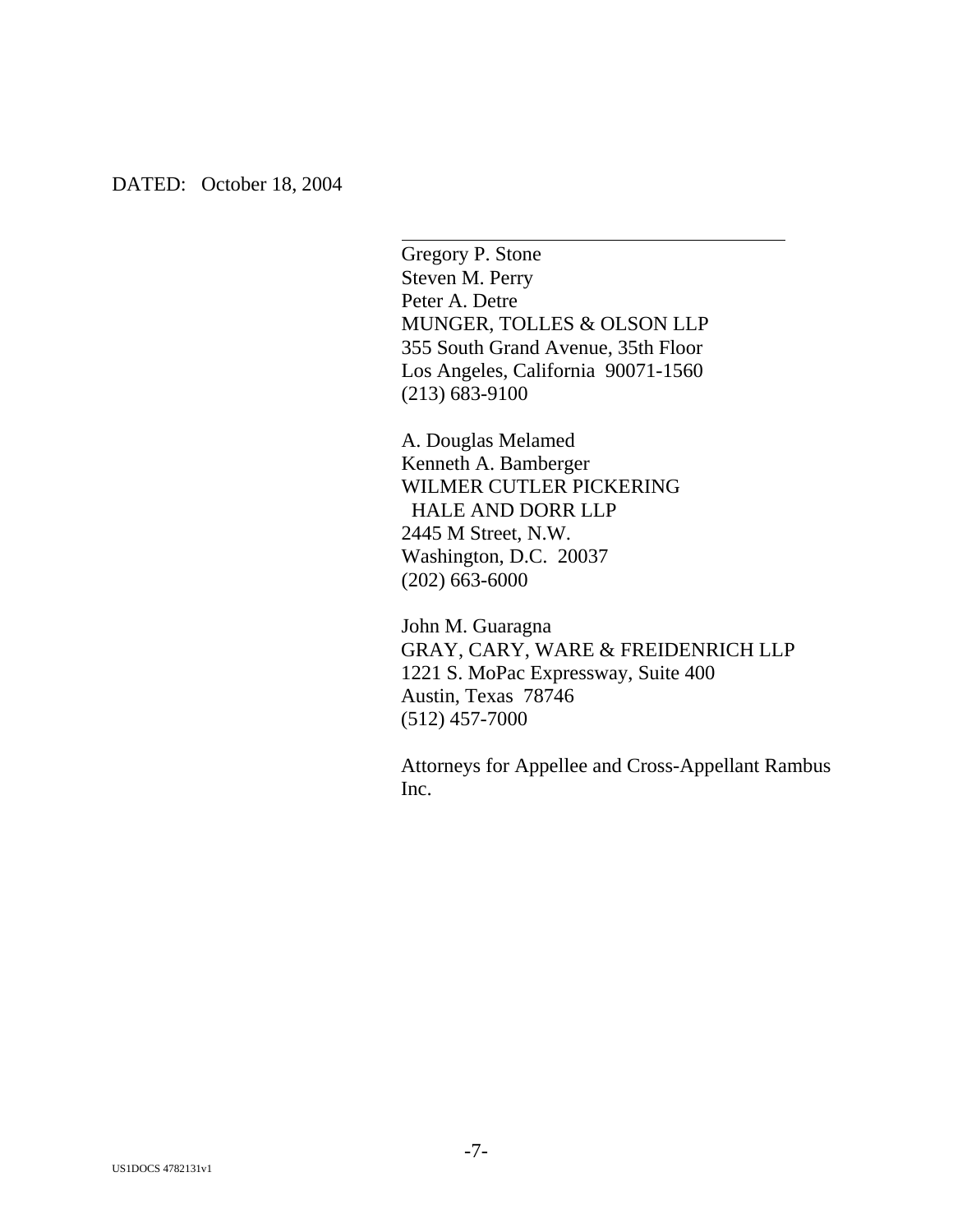#### UNITED STATES OF AMERICA BEFORE THE FEDERAL TRADE COMMISSION

In the Matter of  $\qquad \qquad$  )

 $\overline{a}$ 

RAMBUS INCORPORATED,  $($ a corporation.

 $\overline{\phantom{a}}$ 

 $\hspace{1.5cm}$ ) and  $\hspace{1.5cm}$  and  $\hspace{1.5cm}$  and  $\hspace{1.5cm}$ 

) Docket No. 9302

#### **CERTIFICATE OF SERVICE**

 I, Kenneth A. Bamberger, hereby certify that on October 18, 2004, I caused a true and correct copy of the *Appendix To Brief Of Appellee And Cross-Appellant Rambus Inc.* to be served on the following persons by hand delivery:

Hon. Stephen J. McGuire Richard B. Dagen, Esq. Chief Administrative Law Judge Assistant Director Federal Trade Commission Bureau of Competition Room H-112 Federal Trade Commission 600 Pennsylvania Avenue, N.W. 601 New Jersey Avenue, N.W. Washington, D.C. 20580 Washington, D.C. 20001

Donald S. Clark, Secretary Malcolm L. Catt, Esq. Federal Trade Commission Attorney Room H-159 Federal Trade Commission 600 Pennsylvania Avenue, N.W. 601 New Jersey Avenue, N.W. Washington, D.C. 20580 Washington, D.C. 20001

Kenneth A. Bamberger